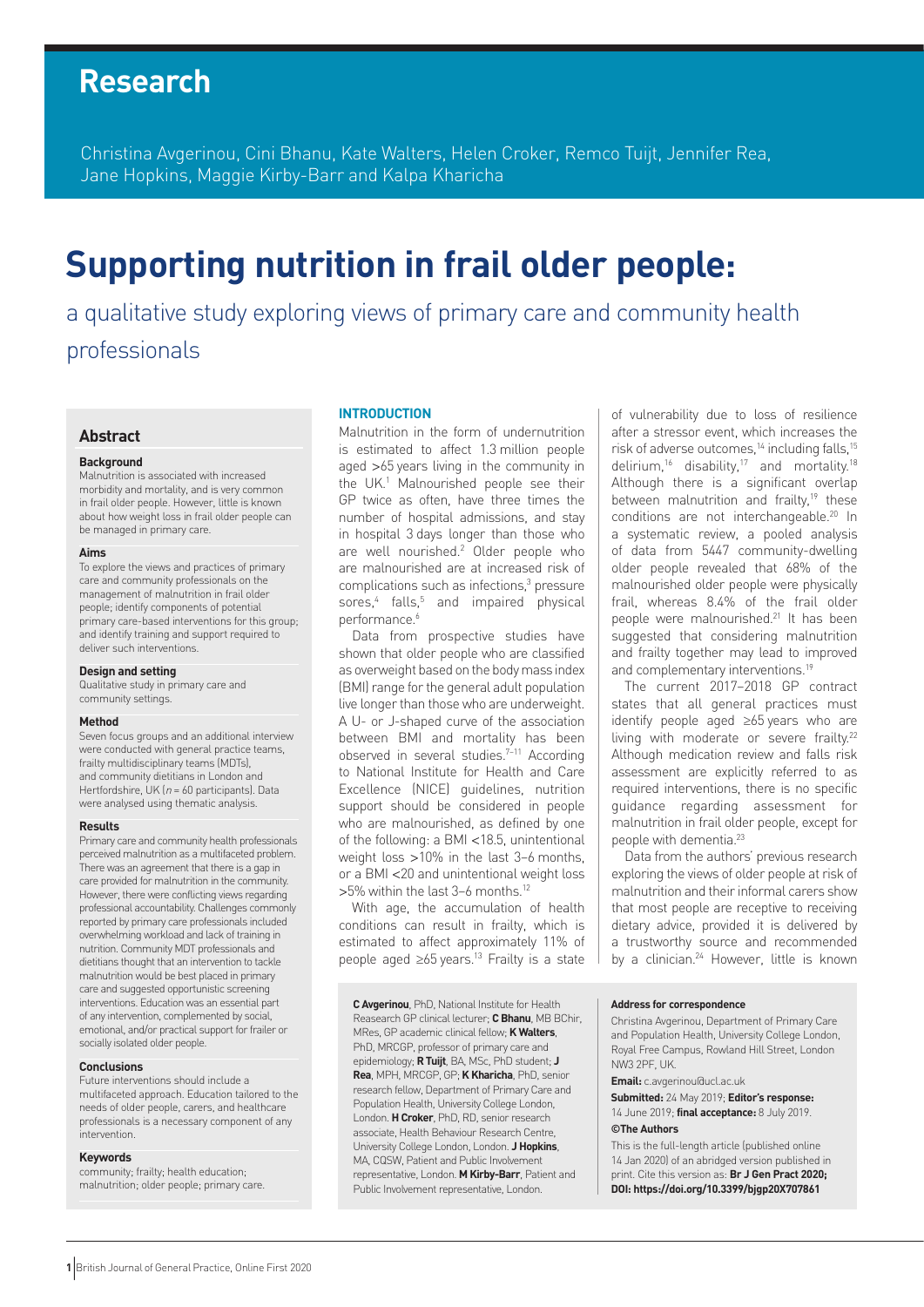## **How this fits in**

Malnutrition is common in communitydwelling older people and it is associated with frailty. Despite prompt management of self-reported weight loss by primary care professionals to rule out underlying sinister conditions, once these have been excluded, unintentional weight loss is commonly not addressed further as a condition in its own right requiring treatment. Lack of training in nutrition and time constraints are common barriers to management in primary care. Future interventions could include case finding during frailty assessments with provision of dietary advice using a tiered approach based on the needs of the individual. Education for older people, carers, and healthcare professionals is an essential part of any intervention.

about the views of community health professionals around the management of malnutrition in later life. The majority of studies looking at healthcare professionals' attitudes towards nutrition in frail older adults are focused on screening and detection in a hospital setting. Doctors and nurses lack nutritional knowledge,<sup>25</sup> and doctors appear in comparison to perceive malnutrition as less important than nurses and dietitians do.26

The objective of this study was to explore primary care and other community health professionals' views on how to support nutrition in frail older people, in order to inform future community-based interventions for this population.

#### **METHOD**

The aim of this study was to:

- explore the views and practices of primary care and community professionals on the management of malnutrition in frail older people;
- identify components of potential primary care-based interventions for this group; and
- identify training and support required to deliver such interventions.

#### **Design and setting**

A qualitative study with focus groups and an additional semi-structured interview was undertaken. General practices, community multidisciplinary teams (MDTs), and dietitians from London (Camden, Islington, Redbridge, Sutton) and North and East Hertfordshire were purposively selected across urban and suburban areas, and different clinical commissioning groups (CCGs).

#### **Participant recruitment**

The following groups of community professionals working with older people were invited to take part:

- general practices: at each practice, all GPs, practice nurses, and healthcare assistants;
- health professionals from frailty MDTs; and
- dietitians working with communitydwelling older people.

#### **Data collection**

Topic guides were developed with input from an advisory group including lay members, and were piloted and developed iteratively during the study (see Supplementary Document S1). Focus groups were scheduled around the time that the professionals' group usually convened and were co-facilitated by two researchers. Oneto-one interviews were offered for those who were unable to attend or preferred to share their views outside of a group setting (using the same topic guide as for the focus groups). Data collection was concluded when no new themes emerged from the interviews. Focus groups and interviews were audio-recorded with consent, transcribed verbatim, and anonymised.

#### **Data analysis**

Each transcript was read by at least three members of the research team. A coding framework was developed, agreed on, and applied to all transcripts. NVivo software was used to facilitate data management. Thematic analysis was used to identify key emergent themes and their meaning.<sup>27</sup> The analysis took an inductive approach, with themes directly linked to the data. The multidisciplinary analysis team (all of the authors) independently read a sample of different transcripts from across focus groups and inductively identified a preliminary thematic framework. A selection of transcripts were coded using this thematic framework by one author, further refined by the team, and then applied to all transcripts including focus groups and individual interviews. The overall interpretation of meaning and implications were considered by the entire research team, who brought expertise in primary care, nutrition, ageing, and qualitative research, and included lay members.

## **RESULTS**

In total, seven focus groups were conducted (GP practices  $n = 4$ ; frailty community MDT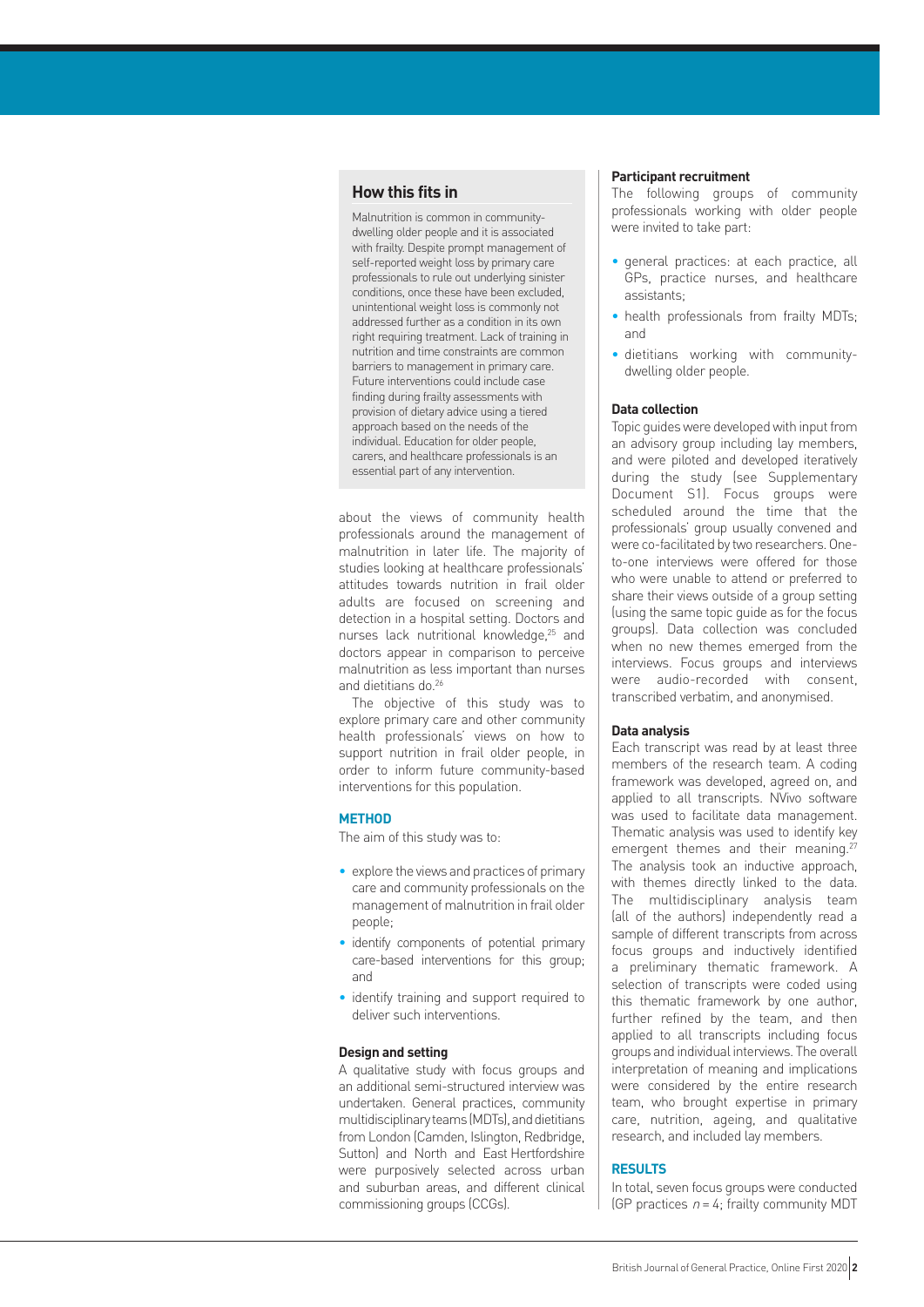$n = 1$ ; dietitians  $n = 2$ ). Practice nurses were under-represented, hence those of them who could not attend the focus groups were invited to an individual interview. As a result, an additional interview was arranged with a practice nurse. Overall, 60 health professionals took part in the study (further information available from the authors on **request** 

Four themes were identified, as follows: understanding and identifying malnutrition; management of unintentional weight loss in the community; challenges to addressing malnutrition; and potential solutions. Quotes from participants illustrating each theme are shown below.

#### **Understanding and identifying malnutrition**

Health professionals of different backgrounds shared a common understanding of the complex multifactorial aetiology of malnutrition in frail older people. Cognitive impairment was reported as a key predisposing factor, affecting the older person's memory and executive skills, including ability to prepare a meal. Social isolation and living alone were also thought to affect access to food. Depression and loneliness were perceived as impacting greatly on motivation to eat:

'It can often be that the elderly are isolated, especially the really frail ones … they haven't yet got a care package or whatever, it's often mood related as well.' (Focus group [FG] 5, MDT nurse)

Identification of malnutrition was triggered variably across different settings. Many GPs acknowledged it was difficult to identify malnutrition at first encounter, unless it was clinically evident. Signs of self-neglect, cognitive problems, recurrent falls, or self-reported exhaustion were risk factors that aroused suspicion. GPs thought the opportunity to assess a patient in their own environment when making a home visit was more likely to alert them to malnutrition risk:

'First of all, in a large surgery like this people can see different doctors, and given the time pressures and the time commitments, and also the clothes that people wear, any potential evidence of malnutrition may not be overtly evident.' (FG4, GP)

The Malnutrition Universal Screening Tool (MUST) was reported to be used on an occasional basis in the community MDTs, but less so in primary care:

'So if there's been any weight loss or their appetite is poor, I can see visibly that they're underweight, I will do a MUST [Malnutrition Universal Screening Tool] score and normally refer on to dietitians; I might provide some basic advice but I'm no expert.' (FG5, MDT nurse)

### **Management of unintentional weight loss in the community**

A predominant finding in primary care teams was the approach to weight loss as a symptom of potential underlying sinister pathology, rather than a condition in its own right requiring further treatment. Selfreported or documented unintentional weight loss typically generated a prompt reaction by GPs, leading to a series of investigations, but with little or no further action taken once malignant conditions had been ruled out:

'From our respect, very often it's a disease focus; if people say, "I've lost weight" we're thinking alarm symptom, could this be some life-limiting disease, do we need to think about a 2-week referral, rather than thinking about it in a more sort of generic nutritional way.' (FG4, GP)

'… and then once you're sort of satisfied that it's not that [life-limiting disease], probably we don't react as proactively as we could do for the wellbeing side of it.' (FG6, GP)

Once professionals identified someone as malnourished, they would commonly refer them to a dietitian or to meals provision services. From GPs' and MDT professionals' views, there was a sense of confidence that obviously visible malnutrition was easier to recognise, but timely identification for those at lower risk was thought to need improvement:

'I think we're good at screening all our patients for malnutrition, and definitely picking up those who are in the more obvious malnourished category and making onwards referrals, but maybe there are some lowerrisk patients that we're not going into as much detail as they could benefit from on our assessments.' (FG5, MDT nurse)

There was little mention of dietary education delivered directly by GPs or MDT members; however, dietitians delivered education to the individual or their carer in the form of 'Food First'28 advice on food enrichment. They discussed differences in practices among dietitians, especially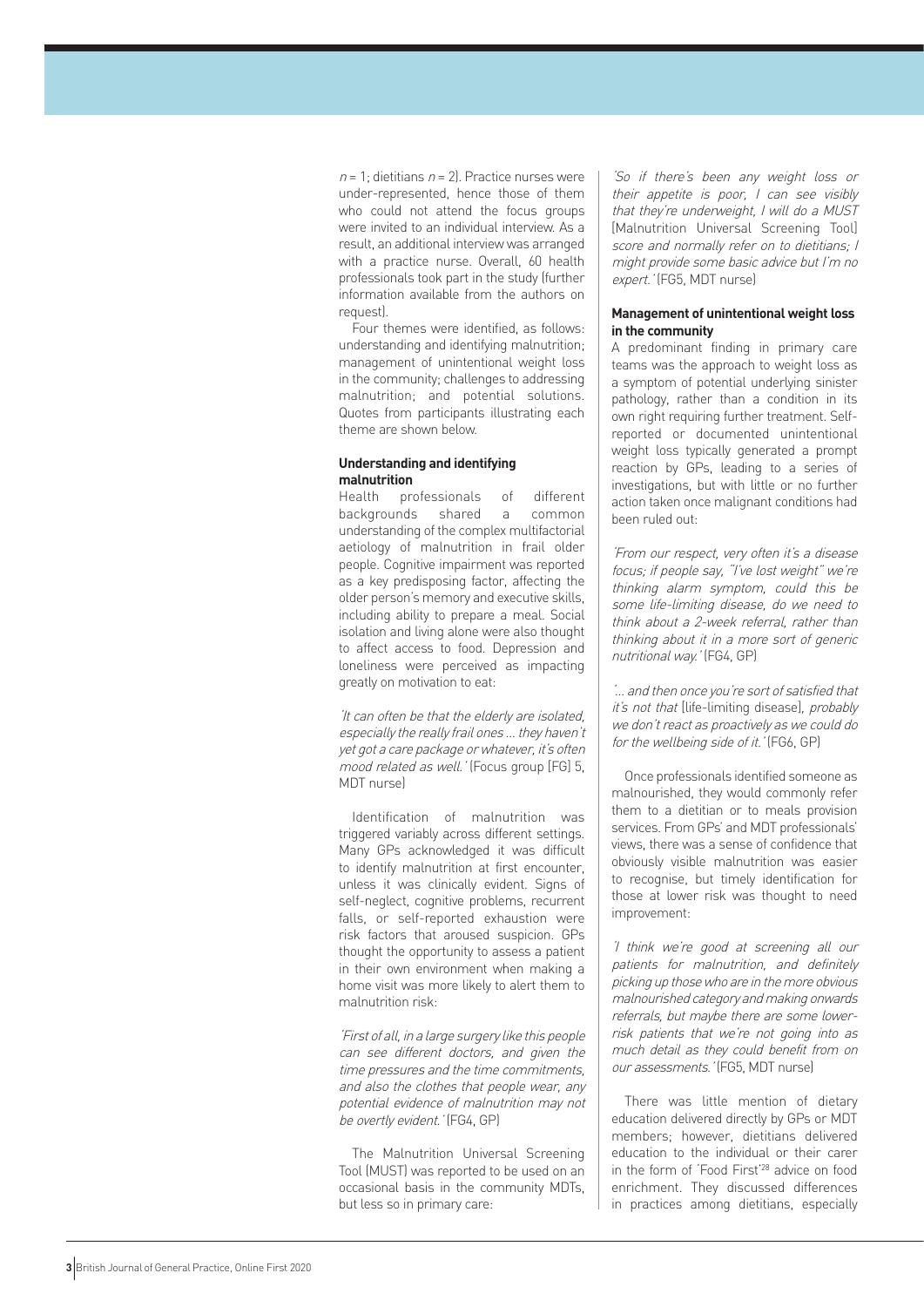regarding prescription of oral nutrition supplements (ONS):

'… an awful lot of dietitians just fall straight back on nutritional supplements; they don't actually use the thing that sets us apart from every other health professional, which is our knowledge of food.' (FG1, prescribing support dietitian)

Concerns over financial implications were reported regarding the high cost of supplements in the community. ONS prescriptions are commonly initiated in hospital without provision for review. This practice risks unnecessary ongoing use and expense, which was echoed within primary care teams:

'It costs [name of county] about £5 million in nutritional supplements and there's a big drive to try and cut that down because a lot of it is unnecessary … And it's prescribed due to either patient request, or a doctor or nurse or dietitian's lack of knowledge or experience, because it's an easy thing to do.' (FG3, primary care team)

#### **Challenges to addressing the problem of malnutrition**

The majority of health professionals experienced challenges addressing malnutrition in frail older people, although they saw the problem from different angles. A prominent barrier to addressing malnutrition in older people was the lack of training in nutrition for primary care practitioners (from medical school training through to specialty curriculums):

'No, there's no formal training. I think we pick it up as we have done over the years with healthy eating advice, healthy eating stuff we get sent and given, it usually forms part of other sort of learning and teaching, but, no, I don't think we've ever formally had any nutrition training.' (FG3, GP)

'I have to be honest, once you've done that linvestigations to rule out underlying causes] and I'm then kind of stuck, I don't know what to do next, because I don't really know much about what to do. So I've had one patient where he's had weight loss but I've just referred him to a dietitian now because I don't really know what else I can do for him, because I'm lacking in knowledge.' (FG6, GP)

Dietitians were concerned about misconceptions around restrictive diets (dominated by cardiovascular disease and diabetes prevention), which can be inappropriately passed on to older people either by the primary care team or via public health messages:

'There's a lot of misinformation given by GPs [and] consultants, and patients will hold onto diabetes specialists' every word. It's not evidence based and, time and time again, we have to unpack a lot of clinical issues with patients. And tell them the correct information, the evidence-based information, and reassure them about what they can and can't eat, so they need a lot of reassurance about these things, because there's lots of entrenched views out there.' (FG2, community dietitian)

Patients' weight being poorly recorded in primary care records was reported as another barrier to case finding, considered by dietitians to reflect lack of awareness among primary care practitioners regarding its importance. However, GPs felt that the challenges in addressing malnutrition in primary care were related to time constraints — a combination of short appointment times and overwhelming workload:

'I don't think we'd go into great detail about their diet. I mean, the only time I ever do that is when they're diabetic and for that we have 20 minutes' appointments, but in a 10-minute consultation, to take a detailed history about how often they're eating and what they're eating, when they're eating, it can be quite ...' (FG3, GP)

From a system-wide perspective, there was agreement across professional groups that currently most care was related to treatment as opposed to prevention of malnutrition. Funding and budget cuts were at the core of primary care discussions, perceived as main challenges in tackling this issue, either because there were no commissioned services or no funding to support these. On a larger scale, the discordance between public health priorities and the relevance of these to frail older people was another challenge. For dietitians, the current overriding focus on obesity, as well as the lack of a dedicated campaign to promote adequate eating for older people, were both perceived to impede changes in practices:

'And actually it's that acceptance that this is normal … by the whole population, coupled with the public health messages being vehemently about obesity prevention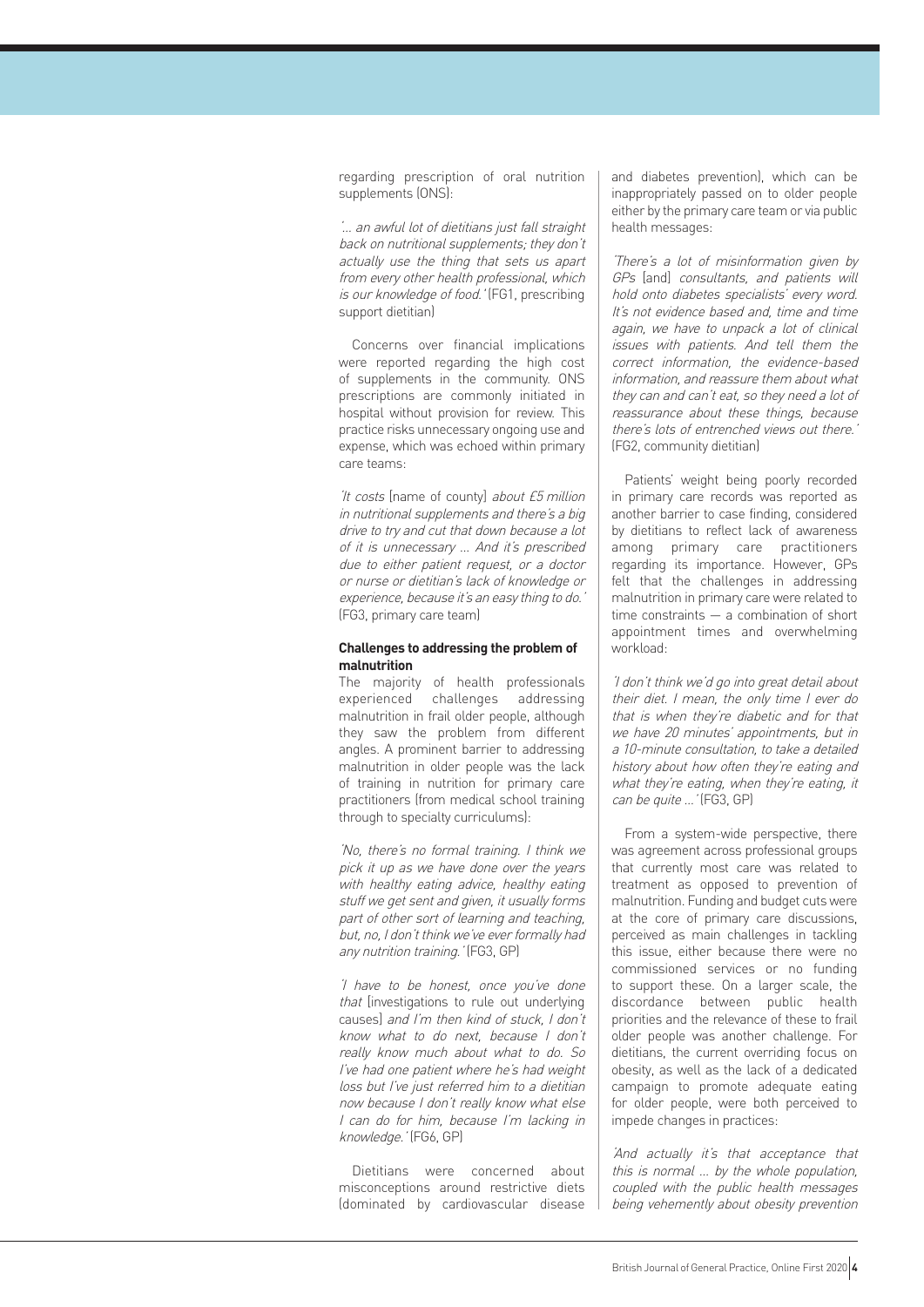and treatment, and there being nothing to suggest that there's ever a time when people might need to gain weight or not lose weight, and that's the real problem.' (FG1, community dietitian)

Common challenges on a patient level included dealing with malnutrition in the context of cognitive impairment or social isolation. Moreover, many health professionals reported finding it difficult to modify established eating habits and behaviours in older people. Again, the need for better patient education and relevant health messages were highlighted; some practitioners acknowledged that even those who were motivated to adopt healthy nutritional habits would often be misled by deeply engrained 'healthy eating' messages that were no longer relevant to them at this life stage. This was further complicated in people with long-term conditions who were traditionally advised to follow restrictive diets for years. Dietitians as well as some GPs felt that education was needed to change habits in this group:

'One of the things that I find quite frustrating is you've got people in their eighties who previously had high cholesterol … and they're drinking skimmed milk, and they're clearly very thin. And you want to say to them, "Stop drinking skimmed milk … it's not going to make any difference in terms of your longevity and your cholesterol, because you're on a statin anyway. Drink full-fat milk to maintain your nutrition.' (FG4, GP)

The role of carers was highlighted as important, reflecting the influence of family members' views on dietary choices made by older people:

'I've had in the past a patient where I'd given them advice, they got somebody to buy all of the right things for them, and then a helpful family member came in, saw they'd got all the full-fat milk and yoghurts and things in the fridge, and basically threw them all away and went and bought all the low-fat things again, because what they'd got was unhealthy!' (FG1, community dietitian)

#### **Potential solutions**

It was evident from the focus groups that, despite acknowledging the severity of the problem, there was reluctance to take accountability of this issue across the different groups of health professionals. Some responses implied that the task of improving management of malnutrition should be assigned elsewhere. For example, most dietitians thought that the GP was in a unique position to identify the risk of malnutrition, suggesting that annual health checks and flu vaccination could potentially trigger opportunistic case finding and initiate early intervention:

'But I think as well there's going to be key times when you can do that opportunistically, … like at the flu clinic, they'll all come in for that. And then you can say, get yourself weighed and do it then, you can catch them.' (FG1, dietitian)

However, the majority of GPs felt overwhelmed by workload and did not necessarily see nutrition as within their remit. In many cases GPs were already frustrated by trying to handle existing pressures, which led to a sense of defensiveness in response towards potential interventions:

'But why should it be in general practice? Why should it have to be in general practice? Why can't there just be a centre where the elderly go for their nutrition assessment?' (FG7, GP)

GPs emphasised the role of family carers and education of individuals. Creating community centres providing tailored nutritional advice was not only brought up mostly by primary care teams, but also discussed by some dietitians. It was suggested that individuals from various backgrounds could provide nutritional information, weigh and measure individuals, and refer to other services when needed, or provide practical cooking lessons:

'In the community, maybe if you had a few more like social groups or little cafés that people could drop into, because obviously loneliness can affect with the depression … And maybe little sessions about cooking, and if you haven't got a lot of money things you can do to eat quite nutritionally …' (Practice nurse)

Media-generated public health campaigns were suggested as a means of raising awareness, providing information and changing attitudes towards healthy eating for older people. Dietary advice aimed at promoting adequate eating behaviours should be consistent at all levels and across all disciplines:

'… it's almost getting every health and social carer and voluntary person up to the same level, singing from the same hymn sheet, so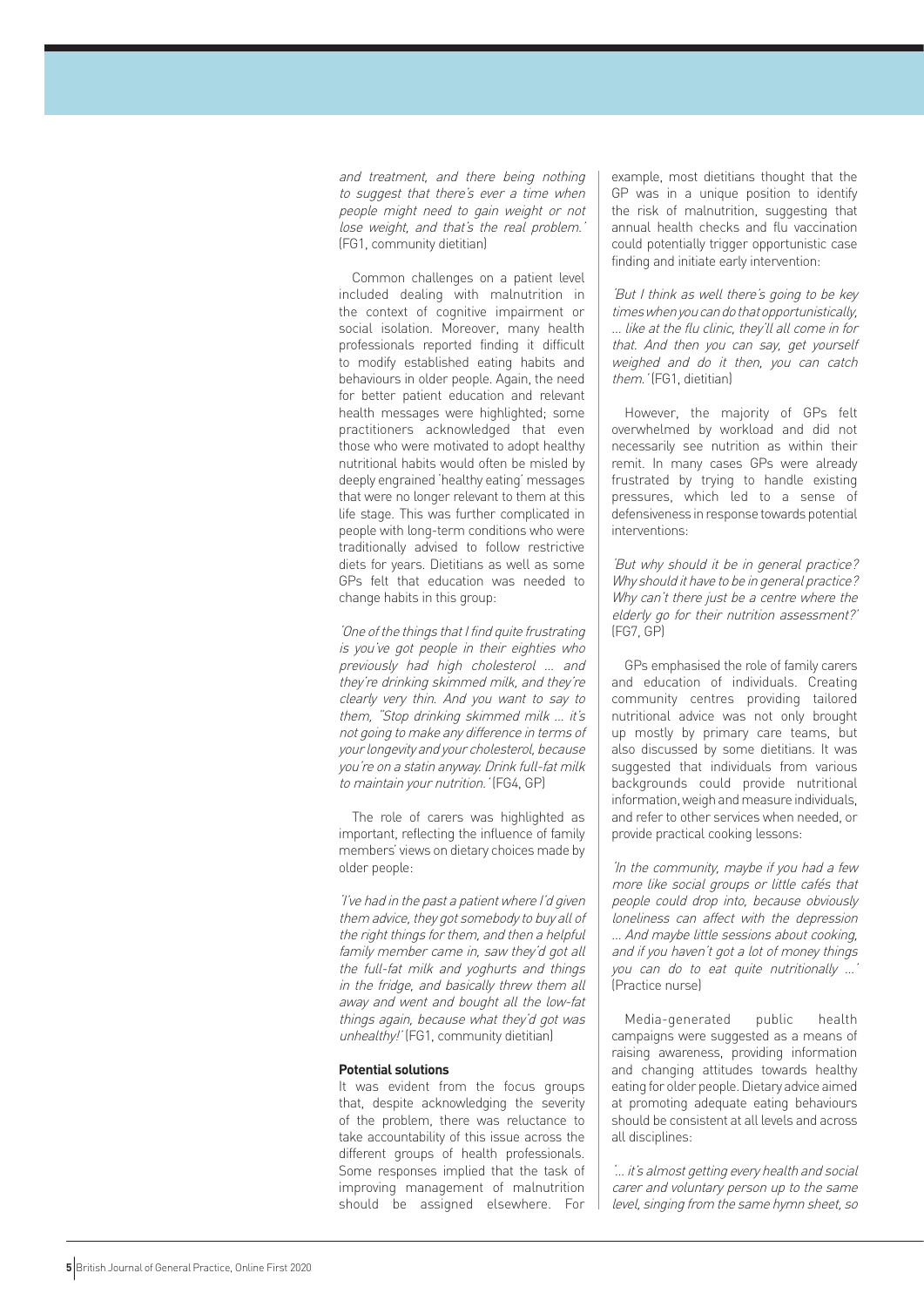that we can all give a consistent message. Because that's the key thing, because if everybody says to you the same thing about eating better and all the rest of it, you're more likely to take notice than if each person gives you a slightly different take on it, you're going to get confused and probably not do anything.' (FG1, community dietitian)

Examples of interventions in primary care were discussed: taking weight and height measurements of patients in the waiting room, training receptionists to provide information, or making educational messages available, for example, through posters:

'I mean, years ago I worked a lot in family care, I said "Why is there not a set of scales in the waiting room, while people are waiting so people can weigh themselves with a ticket and have it put in their notes" …. If you have a set of scales, with a poster, giving some basic information.' (FG1, community dietitian)

Primary care teams discussed the possibility of training healthcare assistants (HCA) to aid in malnutrition identification:

'I think the HCA idea is probably the most realistic, because it wouldn't require any extra funding and it's something that could be provided relatively easily for patients, capturing them when they're coming in for something else would be ideal if there was time for that.' (FG6, GP)

One GP with a special interest in nutrition and one of the nurses suggested a specialist community clinic would also be an option:

' … I guess theoretically being funded through the CCG to provide a specialist service within the local community and ... each CCG would have to fund it I guess, which would be the main thing. Then offering like any other GP with a special interest specialist clinics mainly for nutrition problems, but capturing people you see through clinical work outside of that as well who might be suitable.' (FG6, GP)

## **DISCUSSION**

## **Summary**

Findings from this qualitative study show that primary care and community health professionals perceive malnutrition as a multifaceted problem, including patient, healthcare practitioner, health system, and societal factors. Despite professional agreement that there is a gap in care currently provided to frail older people at risk of malnutrition, there appears to be a lack of ownership of the problem and conflicting views regarding further management. On one hand, primary care professionals face barriers associated with time constraints, increasing workload, and lack of training in nutrition. On the other hand, community teams including MDT and dietitians think that the GP is best placed to identify an older person at risk of malnutrition and suggest potential opportunistic interventions that could take place in primary care, for example, during annual health checks or flu vaccinations. Education should be provided to frail older people and their carers to dismantle longstanding erroneous beliefs regarding potentially harmful restrictive diets. Healthy eating messages should be harmonised across public health campaigns and advice that is provided by health professionals.

#### **Strengths and limitations**

The main strengths of this qualitative study are that a large number of health professionals were interviewed across different disciplines working with frail older people from a variety of urban and suburban areas to capture diversity in views and practices. Lay members were included as part of the research team throughout the study, from concept to completion. The multidisciplinary expertise of the research team gave valuable insight regarding implications for future practice.

A potential limitation of the study is that the data were mostly obtained through focus groups. This study design facilitates the inclusion of a larger number of participants compared with individual interviews in a time-efficient manner. However, individual experiences may not be explored to the same degree as they would on a one-toone basis. Moreover, the quality of data obtained can also be influenced by the dynamics within the team, as a result of pre-established hierarchy and other interprofessional relationships.

#### **Comparison with existing literature**

The authors' previous qualitative research showed that older people at risk of malnutrition are often unaware of being underweight and do not consider it as a problem. Although informal carers are often very concerned regarding weight loss of the older person whom they care for, they are usually not provided with any dietary advice on how to prevent further weight loss.<sup>24</sup> This opinion is supported by the current views of healthcare professionals, who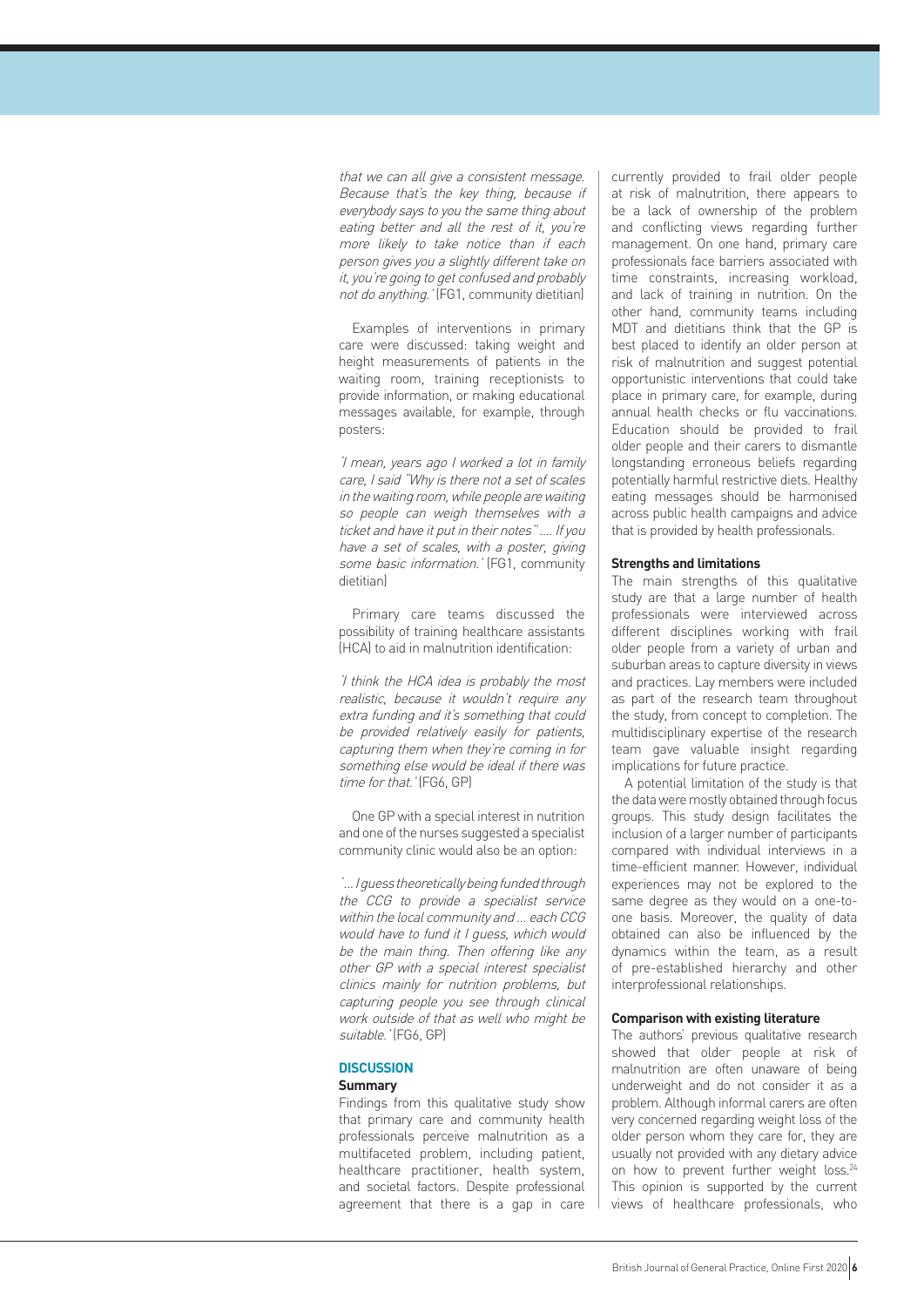#### **Funding**

This paper presents independent research funded by the National Institute for Health Research School for Primary Care Research (NIHR SPCR) (Grant Reference Number: 407). The views expressed are those of the authors and not necessarily those of the NHS, the NIHR, or the Department of Health and Social Care.

#### **Ethical approval**

The study received favourable opinion by the London Riverside Research Ethics Committee (reference number: 17/ LO/1490). All participants provided written informed consent to participate in the study.

#### **Provenance**

Freely submitted; externally peer reviewed.

## **Competing interests**

The authors have declared no competing interests.

#### **Acknowledgements**

The authors thank all the people who kindly gave up their time to take part in this study.

#### **Open access**

This article is Open Access: CC BY 4.0 licence (http://creativecommons.org/ licences/by-nc/4.0/).

## **Discuss this article**

Contribute and read comments about this article: **bjgp.org/letters**

agree that more education of individuals is needed. Surveys have suggested that healthcare professionals lack knowledge, find it difficult to identify patients in need of nutritional therapy, lack techniques for identifying malnourished patients, and believe it difficult to change dietary behaviours in older people.26,29 Malnutrition training is not currently included in nutrition courses taught at nearly 30% of European educational institutions for nurses.<sup>30</sup> A Delphi study among Dutch GPs showed that the top three nutrition topics were diabetes mellitus, hypercholesterolaemia, and obesity, whereas nutrition specific to older people ranked as lower priority.<sup>31</sup> This reflects the historical focus in medical training where nutrition education has been traditionally used for the prevention of cardiovascular disease. It also echoes the views of dietitians in this current study who were concerned about misleading advice given by medically trained staff recommending restrictive (for example, lowfat) diets that are no longer relevant to older people and can be potentially harmful.<sup>32</sup>

Nutrition education of older people (involving carers where appropriate) may improve nutrition-related outcomes, although more robust, high-quality studies are needed to ascertain its effectiveness.<sup>33</sup> However, existing research on interventions for malnutrition has largely focused on the use of ONS,34–36 although not specifically for frailty. In this current study many dietitians and some GPs expressed concerns over financial implications of ONS and acknowledged the need for regular review of ONS prescriptions.

#### **Implications for practice**

Future interventions to address malnutrition in frailty could be delivered in a tiered approach. The large number of people who are affected by both frailty and malnutrition and the poor outcomes associated with these two conditions should make this area a strategic priority to be considered by policymakers. More funding should become available at the primary care level to support active case finding of malnutrition in frail older people. Nutritional screening of frail older people could take place in primary care by healthcare assistants during annual health checks or vaccinations. Within such a setting, frail older people identified as being malnourished or at risk, along with their carers, could be provided with nutrition education. Potentially, such input could be incentivised and delivered as part of an enhanced service, which could also involve local specialist clinics. In addition, more available and longer appointments would be needed to address nutrition properly as part of a frailty assessment in general practice and to allow time for care planning and appropriate interventions.

Frail people who are at risk of malnutrition (but not yet malnourished) should be provided with education on healthy eating. An approach of this nature should be coordinated with public health messages challenging entrenched myths around restrictive diets (for example, around diabetes or cardiovascular prevention). Simple preventative advice appropriate to life stage could take place via media promotion and within local communities for older people. Education should be provided to health professionals from undergraduate curriculums to specialty training.